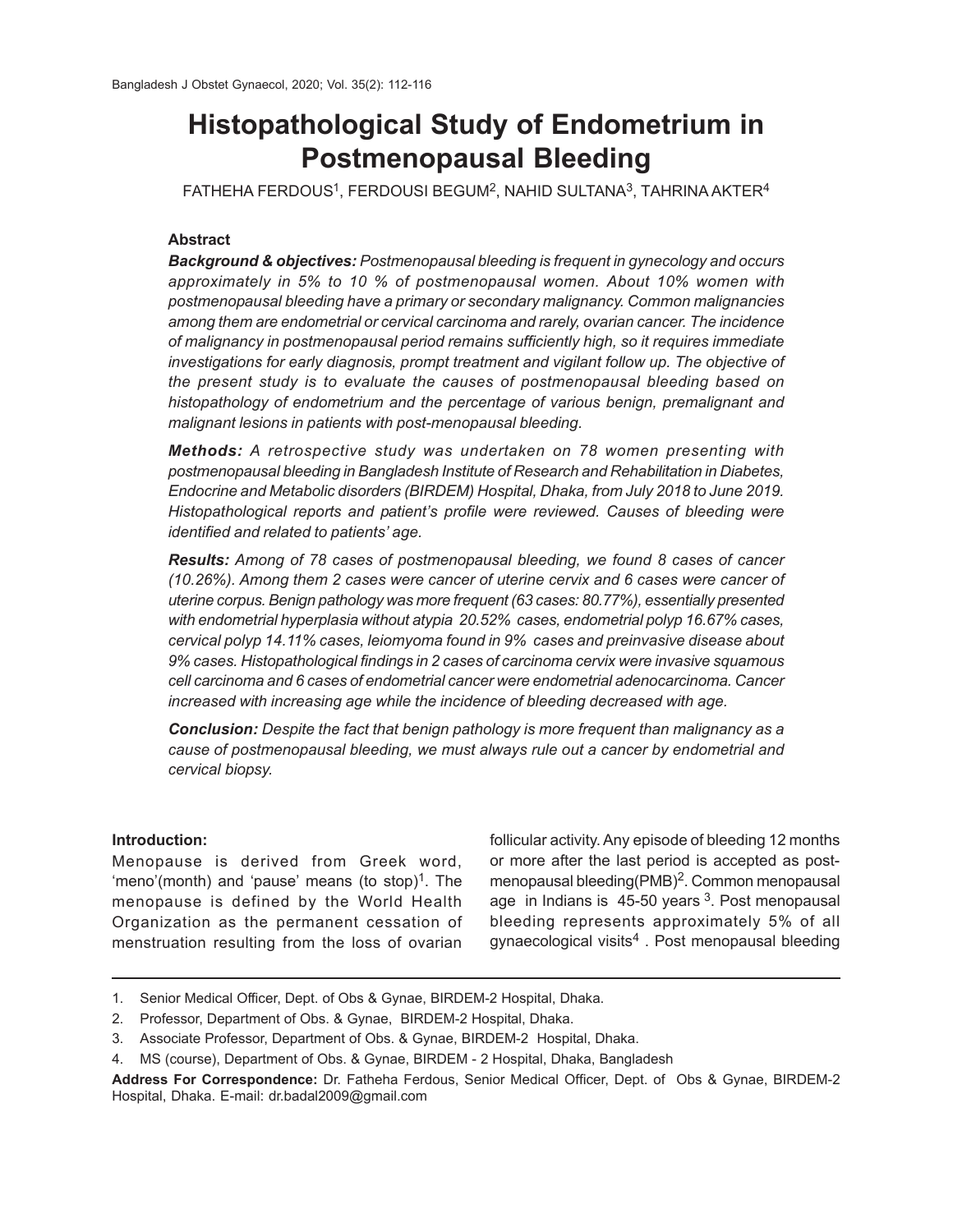represents one of the most common reasons for referral to gynaecological services , largely due to suspicion of an underlying cervical or endometrial malignancy . Postmenopausal bleeding (PMB) means bleeding from genital tract in menopausal women after 12 months or more of amenorrhoea<sup>5</sup>. PMB is common and accounts for 5% of all gynecological cases. In PMB, the incidence of malignancy is high. It requires immediate investigations for early diagnosis, follow up and prompt treatment. The primary assessment in all cases of PMB should be by transvaginal ultrasound scanning (TVS) as the thickening of endometrium may indicate significant pathology<sup>6</sup> A woman not taking hormone replacement therapy (HRT) who bleeds after the menopause has a 10% risk of having genital cancer and a further 10% risk of significant pathology<sup>2</sup>. About 90% of patients with endometrial carcinoma have vaginal bleeding or discharge as presenting symptoms. Therefore, postmenopausal bleeding should always be investigated no matter how minimal or nonpersistent. Causes may be nongenital or genital, uterine or extrauterine. Endometrial atrophy is the most common endometrial finding in women with postmenopausal bleeding, accounting for 60 – 80 %. Ultrasound is the first line diagnostic procedure to which women with postmenopausal bleeding are subjected<sup>3</sup>. Endometrial hyperplasia occurs in 5-10 % of patients with postmeanoposal bleeding. Oestrogen is an established risk factor for endometrial hyperplasia and cancer. The source of excess oestrogen should be considered, including obesity, exogenous oestrogen or an oestrogen secreting ovarian tumour<sup>7</sup>. Clinically significant hyperplasia usually evolves within a background of proliferative endometrium as a result of protracted oestrogen stimulation in the absence of progesterone influence<sup>8</sup> . Not only is endometrial hyperplasia is important because of the possibility of abnormal uterine bleeding but it may also precede or occurs simultaneously with endometrial cancer $9,10$ . In our study the patients were evaluated by histopathological examination following cervical biopsy , endometrial biopsy and hysterectory with an aim to know the causes of postmenopausal bleeding and its associations with age.

#### **Aims and Objectives:**

The present study was carried out to analyze the histopathological findings in women with post menopausal bleeding in a tertiary care hospital. The objectives were to know the various causes of postmenopausal bleeding, to differentiate benign and malignant lesions based on histopathology. Age distribution of them were also determined.

## **Materials and Methods:**

This retrospective study was conducted for a period of 12 months from July 2018 to June 2019 at the Department of Obstetrics and Gynecology, Bangladesh Institute of Research and Rehabilitation in Diabetic, Endocrine and Metabolic disorders (BIRDEM) Hospital, Dhaka. Materials for study was collected from histopathological reports of endometrial, cervical biopsies and hysterectomy specimens of patients with postmenopausal bleeding. The age of the patients were recorded. The patients having spotting type pervaginal, brownish discharge, scanty flow or moderate to profuse bleeding were included in the study. Premature menopause whether surgical or natural, age <40 years and patient on hormonal replacement therapy /on anticoagulant / having bleeding disorders were excluded from the study. The results were compiled, analyzed using proportion and compared with other studies.

### **Results:**

The present study comprised of 78 cases of postmenopausal bleeding in BIRDEM Hospital who were managed during the study period of 12 months. Those who met the inclusion and exclusion criteria, were included in this study.

**Table-I** *Distribution of study subjects according to age groups*

| Age (years) | No. of        | Percentage |
|-------------|---------------|------------|
|             | subjects (78) |            |
| 41 - 45     | 1             | 1.28       |
| 46 - 50     | 12            | 15.39      |
| $51 - 55$   | 21            | 26.92      |
| $56 - 60$   | 19            | 24.36      |
| $61 - 65$   | 9             | 11.54      |
| $66 - 70$   | 6             | 7.69       |
| >70         | 9             | 11.54      |
| >80         | 1             | 1.28       |

Table I shows the frequency of postmenopausal bleeding among different age groups. Age of the patients with postmenopausal bleeding ranged between 41 – 80 years with the mean age of 58 years.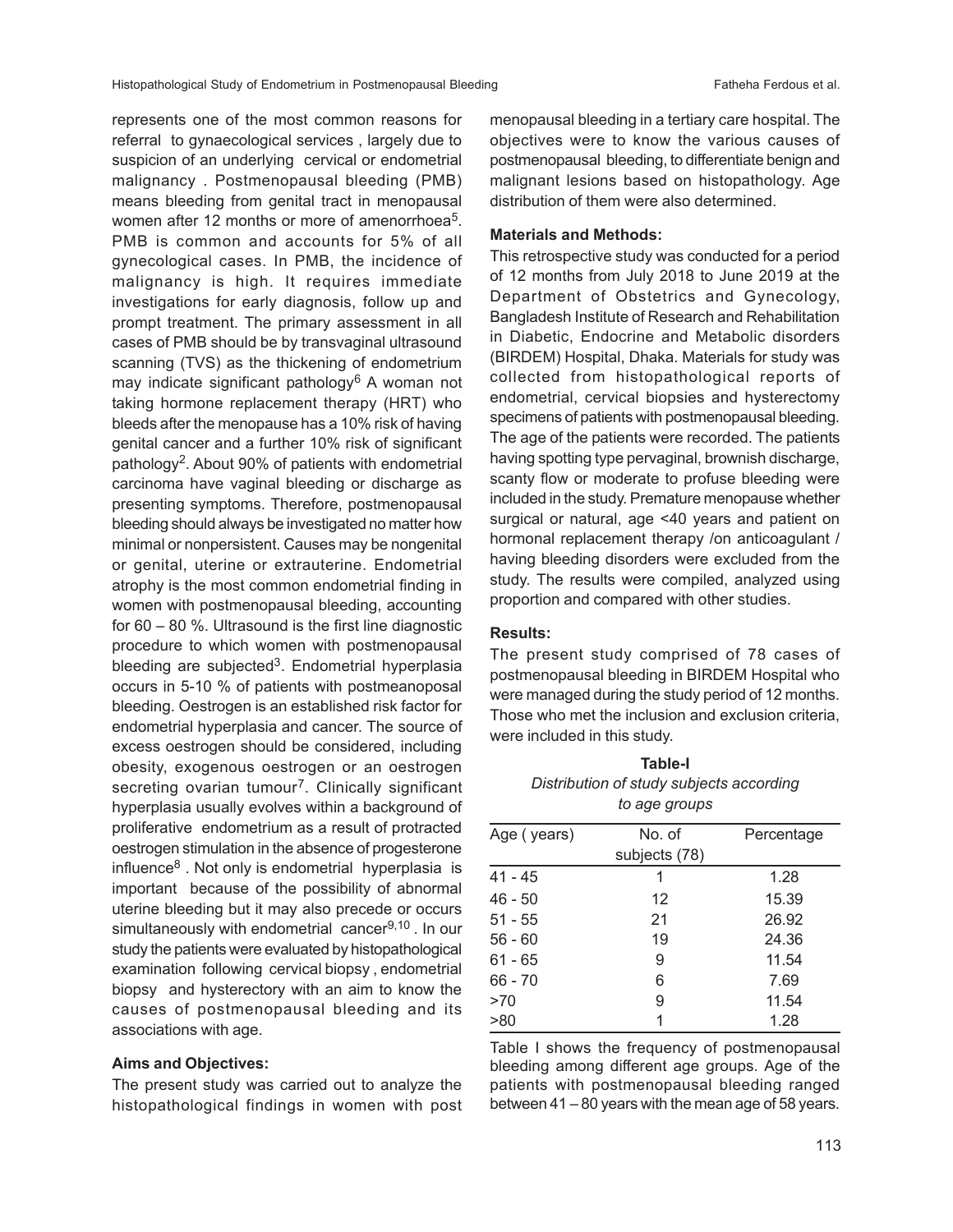| Histopathological diagnosis                 | Number (78) | Percentage |  |
|---------------------------------------------|-------------|------------|--|
| Endometrial hyperplasia without atyoia      | 16          | 20.52      |  |
| Endometrial polyp                           | 13          | 16.67      |  |
| Cervical polyp                              | 11          | 14.11      |  |
| Leiomyoma                                   | 9           | 11.54      |  |
| Adenomyosis                                 | 7           | 8.97       |  |
| Endometrial Adenocarcinoma                  | 6           | 7.69       |  |
| Cervical carcinoma                          | 2           | 2.56       |  |
| Chronic cervicitis with squamous metaplasia | 5           | 6.41       |  |
| <b>CIN</b>                                  | 5           | 6.41       |  |
| Endometrial hyperplasia with atypia         | 2           | 2.56       |  |
| Atrophic endometritis                       | 2           | 2.56       |  |

**Table-II** *Distribution of cases according to Histopathological diagnosis of cause of PMB.*

The maxium number of cases 21(26.92%) were between the age group of 51 – 55 years. The incidence of post-menopausal bleeding declined with increasing age. The minimum number of cases (1.28%) were in age groups of 40 -45 years and > 80 years.

Table II illustrates that maximum number of postmenopausal bleeding was due to benign causes. Endometrial hyperplasia without atypia was the commonest benign cause of postmenopausal bleeding comprising total 16 cases (20.52%). Endometrial polyp was 13 (16.67%) cases, cervical polyp was 11 (14.11%) cases, leiomyoma was 9 (11.54%) cases, adenomyosis was 7 (8.97%) cases, and and chronic cervicitis with squamous metaplasia was 5 (6.41%) cases. Among the premalignant conditions, cervical intraepithelial neoplasia (CIN) was 5 (6.41%) cases and endometrial hyperplasia with atypia was 2 (2.56%) cases and atrophic endometritis was 2 (2.56%) cases. Among the malignant lesions, endometrial adenocarcinoma was the most common 6 (7.69%) cases and Cervical carcinoma 2 (2.56%) cases. The ratio of malignant tumor in cervix to corpus uteri was 1:3.

## **Table-III** *Distribution of cases according to benign and malignant condition.*

| Histopathology          | Number of    | Percentage |
|-------------------------|--------------|------------|
|                         | cases $(78)$ |            |
| Benign                  | 63           | 80.77      |
| Malignant               | 8            | 10.26      |
| Premalignant (cervical) |              | 8.97       |
| Total                   | 78           | 100        |

Table III: Among the all cases of post-menopausal bleeding, most PMB were due to benign causes 63 cases (80.77%). Malignant causes were only 8(10.26%).

# **Discussion:**

Postmenopausal bleeding (PMB) means bleeding from genital tract in menopausal women after 12 months or more of amenorrhoea<sup>5</sup>. PMB is common and accounts for 5% of all gynecological cases. In PMB, the incidence of malignancy is high. It requires immediate investigations for early diagnosis, follow up and prompt treatment. The primary assessment in all cases of PMB should be by transvaginal ultrasound scanning (TVS) as the thickening of endometrium may indicate significant pathology<sup>6</sup>. The present trend in investigating lesions with PMB when endometrial thickness is >4 mm only as measured by ultrasound<sup>7</sup>. However, it is recommended for systemic collection of biopsies from symptomatic patients because there are reports of cancer in patients with ultrasound measured endometrial thickness <5mm<sup>11, 12</sup>. The present study included 78 patients who presented with postmenopausal bleeding during 12 months period from July, 2018 to June, 2019 in Gynecology department of BIRDEM General Hospital. In this study, it was noted that maximum number of cases (26.92%) were in the age group of 51 – 55 years and minimum number of cases were in the age groups of 40 -45 years and > 80 years. In the present study age range was from  $41 - 80$  years while the study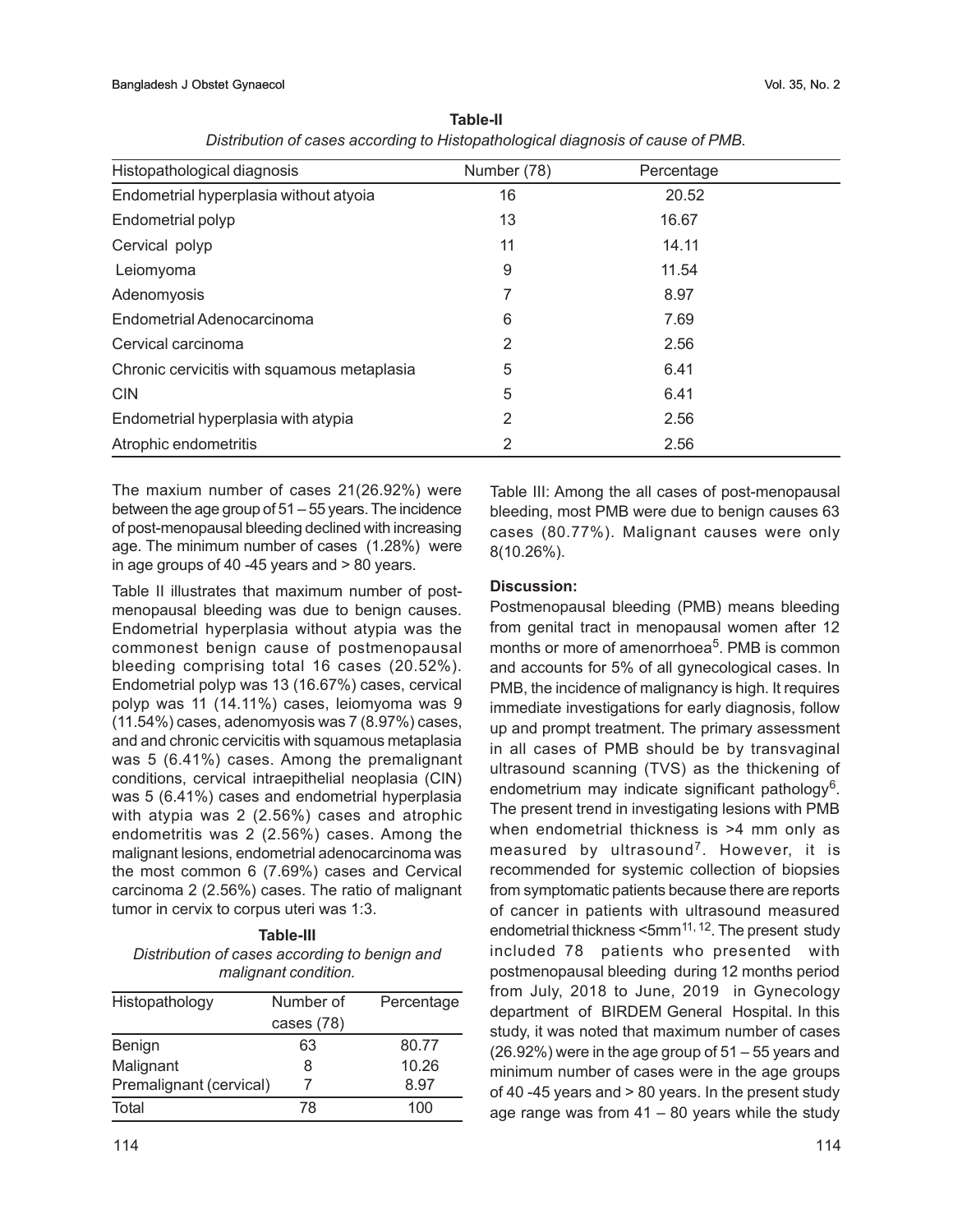done by Way sf et al, Sousa R et al, Bharani B et al and Sheikh M et al was 38 – 94, 43 – 82, 52 – 65, 42  $-84$  years respectively<sup>13-16</sup>. Mean age of the present study was 58 years whereas in other studies it was 47.43 to 56.57 years<sup>17</sup>. It was also noted that as the age of the subjects increases the incidence of PMB decreases which shows an inverse relationship between age and occurence of PMB. In study done by Gredmark T et al, the number of cases of PMB decreased with increasing age<sup>16</sup>. In this study, 78 samples were collected from biopsy specimens of cervix, endometrium and hysterectomy specimen of patients with postmenopausal bleeding. Benign conditions were 80.77%, malignant 10.26%, and premalignant conditions were in 8.97% cases(Table 3). Benign conditions included chronic cervicitis with squamous metaplasia, cervical polyp, atrophic endometrium, endometrial hyperplasia without atypia, endometrial polyp, leiomyoma and adenomyosis. It was noted that endometrial hyperplasia without atypia was the most common histological lesion (20.52%) which is comparable to study of Naik et  $al^{17}$  who found it to be 8.6% and Cheema et al  $8\%$ <sup>6</sup>. It may be due to increased rate of obesity, diabetes and hypertension in general population of our country. Endometrial hyperplasia was followed by endometrial polyp (16.67%), cervical polyp (14.11%), leiomyoma (11.54%). In polyp, bleeding can be a result of injury to thin walled vein below surface epithelium or thrombosis of the vessels. The bleeding in leiomyoma can occur due to congestion or atrophy and thinning of overlying endometrium and myometrium results in ulceration and bleeding<sup>19</sup>. In present study, atrophic endometrium was 2.56%, but atrophy was found 16.3% by Naik et <sup>17</sup>. PMB due to malignant and premalignant cases in present study was 19.23%(Table 3) which is almost similar to study of Gredmark et al $(15%)^{18}$ . In our study the ratio of cervical to uterine carcinoma was 1:3 which is similar to study of Tyagi et al where it was 1: 2.6. Among malignancy, histologically 6 cases (7.69%) were endometrioid adenocarcinoma of endometrium followed by 2 cases (2.56%) were invasive squamous cell carcinoma of cervix. In the present study, premalignant conditions such as endometrial hyperplasia with atypia was seen in (2.56%) cases and CIN was (6.41%). Hyperplasia with atypia and CIN carry the risk of development of carcinoma of uterus and cervix<sup>2,3</sup>. Postmenopausal bleeding was managed according to the histological diagnosis of the causes of PMB.

### **Conclusion:**

According to the findings of this study, maximum postmenopausal bleeding was due to benign causes. Among the benign causes, commonest cause was endometrial hyperplasia without atypia. In this study commonest malignant cause was endometrial adenocarcinoma. So , more awareness among people, especially postmenopausal women should be made. VIA, Colposcopy and Pap Screening should made available. Fractional Curettage is also recommended as an diagnostic and also curative procedure. An accurate diagnosis is immensely important as it will be helpful for the management of the patient.

## **Author's Contributions**

FF was involved in study design, data collection, literature review, data analysis & manuscript writing. NS was involved in study design, statistical analysis & manuscript writing. TA was involved in literature review & manuscript writing. FTTC waqs involved in editing & overall supervision.

## **Competing interest**

Authors declare no conflict of interest.

#### **References:**

- 1. Dawood NS, Peter K, Ibrar F, Dawood A. Postmenopausal bleeding: caaaauses and risk of genital tract malignancy. J Ayab Med Coll Abbottabad 2010; 22: 117 – 20.
- 2. W. H. O. Research on the menopause in the 1990s. Report of a WHO Scientific Group. World Health Organization technical report series 1996; 866: 1 – 107
- 3. Calos RC, Bree RL, Abrahamse PH, Fendrick AM. Cost effectiveness of saline assisted hysterosonography and office hysteroscopy in the evaluation of postmenopausal bleeding. Acad Radiol 2001; 8:835 – 4
- 4. Tandulwadkar S. Deshmakh P. Lodha P, Agarwal B. Hysteroscopy in postmenopausal bleeding. J Gynec Endosc Surgey 2009; 1: 89 – 93
- 5. PMB(Internet), Patent.co.UK.Accsessed June 16 2014. Available from www.patent.co.uk.
- 6. Wolman I, Amster R, Hartoov J et al. Reproducibility of transvaginal ultrasonographic measutements of endometrial thickness in